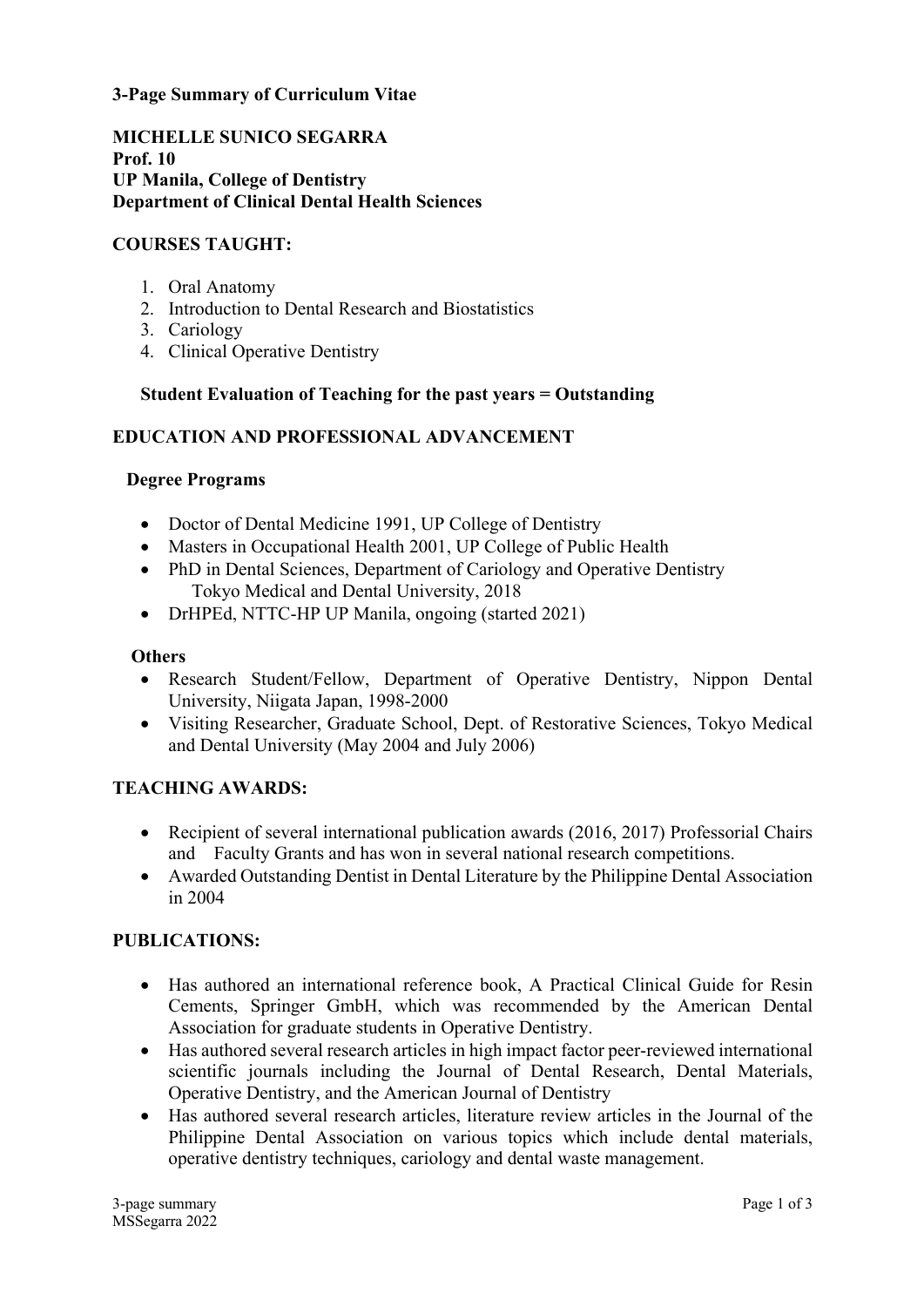- Has written several articles in magazines to educate the public about oral health and oral health care.
- Serves as research adviser to several students, some of their papers have been published.

# **SPEAKING ENGAGEMENTS:**

- Presented research papers on dental materials and operative dentistry in international dental symposia and conventions including the International Association for Dental Research, Academy of Operative Dentistry Annual Meeting, Asia Pacific Dental Congress and International Giomer Symposium.
- Presented advocacy papers on the dental amalgam issue and dental waste management in international conferences e.g. Global Green and Health Hospital Conferences, International Mercury Symposia
- Locally, has given lectures all-over the Philippines on dental materials, restorative dentistry techniques, dental waste management, occupational health. Has lectured for Specialty Societies such as the Philippine Prosthodontic Society, Endodontic Society of the Philippines, and Philippine Pediatric Dental Society.

## **ADMINISTRATIVE ACCOMPLISHMENTS**

- As Chairperson of the Department of Basic Dental Health Sciences (2013-2014), facilitated coordination between the faculty of Biochemistry and Pharmacology regarding course units and class schedules. Was also able to request for funding for the writing of Manuals for pre-clinical subjects thru the API Grant.
- As Assistant to the Dean  $(2006-2010)$ , organized the 3<sup>rd</sup> Asia Dental Forum in 2004, a collaborative conference with the Tokyo Medical and Dental University, Faculty of Dentistry. It was the first continuing education offering of the UPCD after a long time and opened the doors of UPCD to graduates of other dental schools.
- As Chairperson of the Department of Clinical Dental Health Sciences (2000-2003), the patient records in the clinics were computerized. The purpose of the computerization is to facilitate access to patient records, programmed in such a way that it will be easy for the clinicians to search for patients they need for their clinical requirements. In connection with this, the patient admission chart was revised for easier encoding. The program was functional until the end of my term as chairman of the department.
- As Section Head of Operative Dentistry (1997-1998), completed the point system in evaluating works of clinicians.
- As co-chairman of the Continuing Education Committee (2004 to present), was able to organize several continuing education seminars and short courses. These courses and seminars were offered until 2020 when they were temporarily put on hold due to the COVID-19 pandemic. These short courses and seminars generated funds for the activities of the college, and improvement of infrastructres, in particular the renovation of the Faculty Lounge in 2018, in cooperation with the UPDAA 2016-2018 Board.
- As UPDAA President (2016-2018), was able to raise funds for the renovation of the UPCD Faculty Lounge. This was in coordination with the Continuing Education Committee. As Chair of the Continuing Education of the UPDAA in 2012-2014, organized 11 Scientifc Seminars, featuring international lecturers to raise funds for the creation of the UPCD Alumni Office.